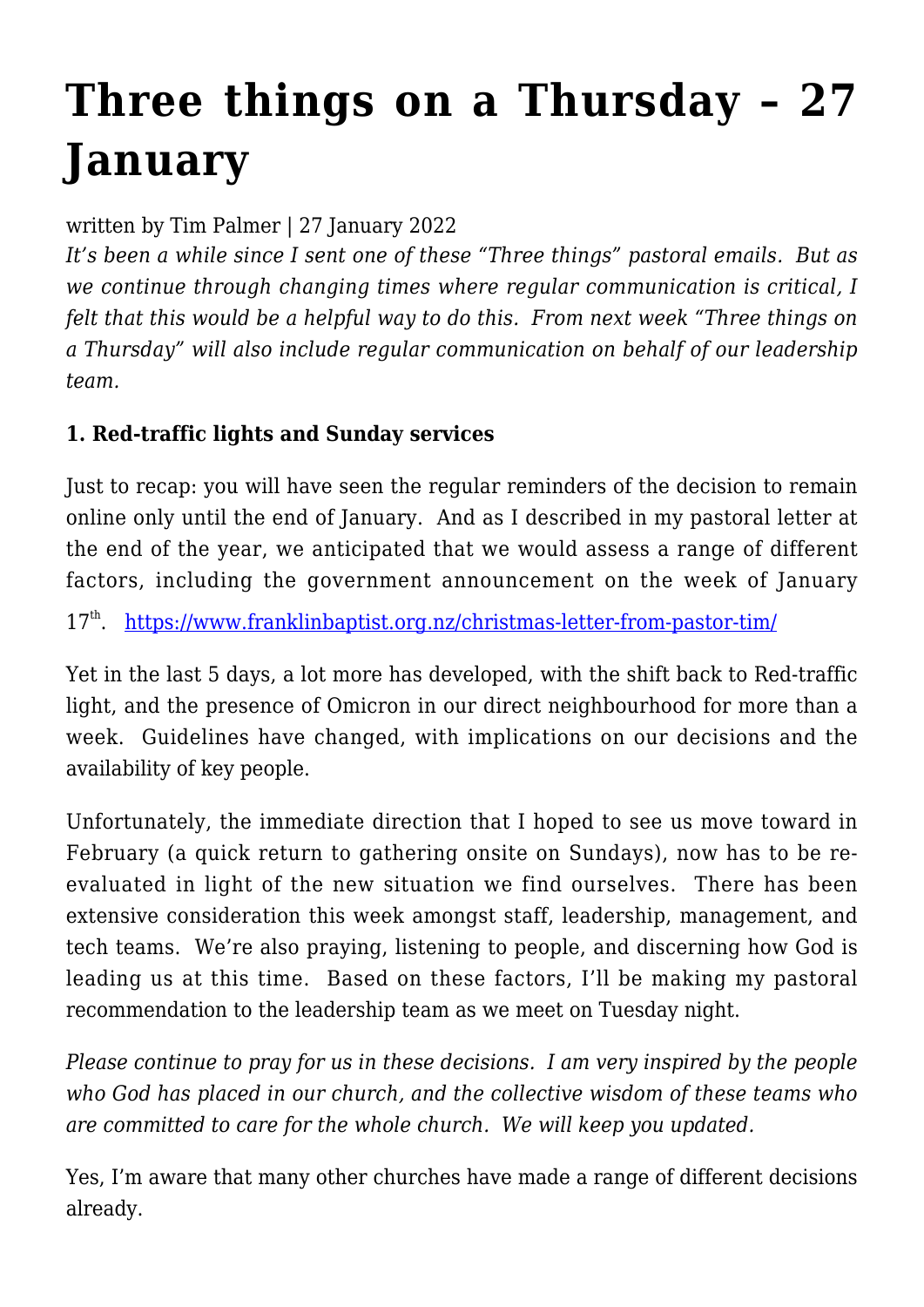Yes, I'm aware of churches that are now breaking apart because of the way things have been handled. And others where this has gone smoothly.

Yes, I'd love to be worshipping together as soon as possible too.

And Yes, I'm conscious of new factors this week that affect our ability to do this safely and sustainably.

As a pastor I'm grateful for this time of caring discernment, as we seek God's leading for our specific context, so that this may be a church that genuinely embraces all.

## **2. The Well – a mid-week mini-service**

On that note, I really feel prompted to open up a few mid-week worship spaces that seek to connect with the most vulnerable. A deep well of refreshment in worship, prayer and God's word.

I have three groups on my heart that I consider to be very vulnerable:

- 1. The unvaccinated who feel isolated
- 2. Those who don't have the technology to connect with our online options
- 3. Those with health situations that mean they can *only* be in small settings with vaccinated people

I've come to the conclusion that the only way to care for all, is to offer a range of settings. Over the next 2 weeks we'll be offering 4x mid-week mini-worship spaces to cater for these situations.

- **Tuesday 1 Feb 9am Open to all.** Limit 25 pre-registered.
- **Wednesday 2 Feb 7pm Open to all.** Limit 25 pre-registered.
- **Tuesday 8 Feb 9am Open to all.** Limit 25. Focus on those who don't have internet access. Therefore, no online pre-registration. Phone invitations – let me know if you are one of those who hasn't been able to access online services, or if you have someone on your heart who needs this.
- **Wednesday 9 Feb 7pm Vaccinated only.** Limit 25 pre-registered to keep numbers small. Focus on a safer space for those with health concerns. Mandatory face coverings.